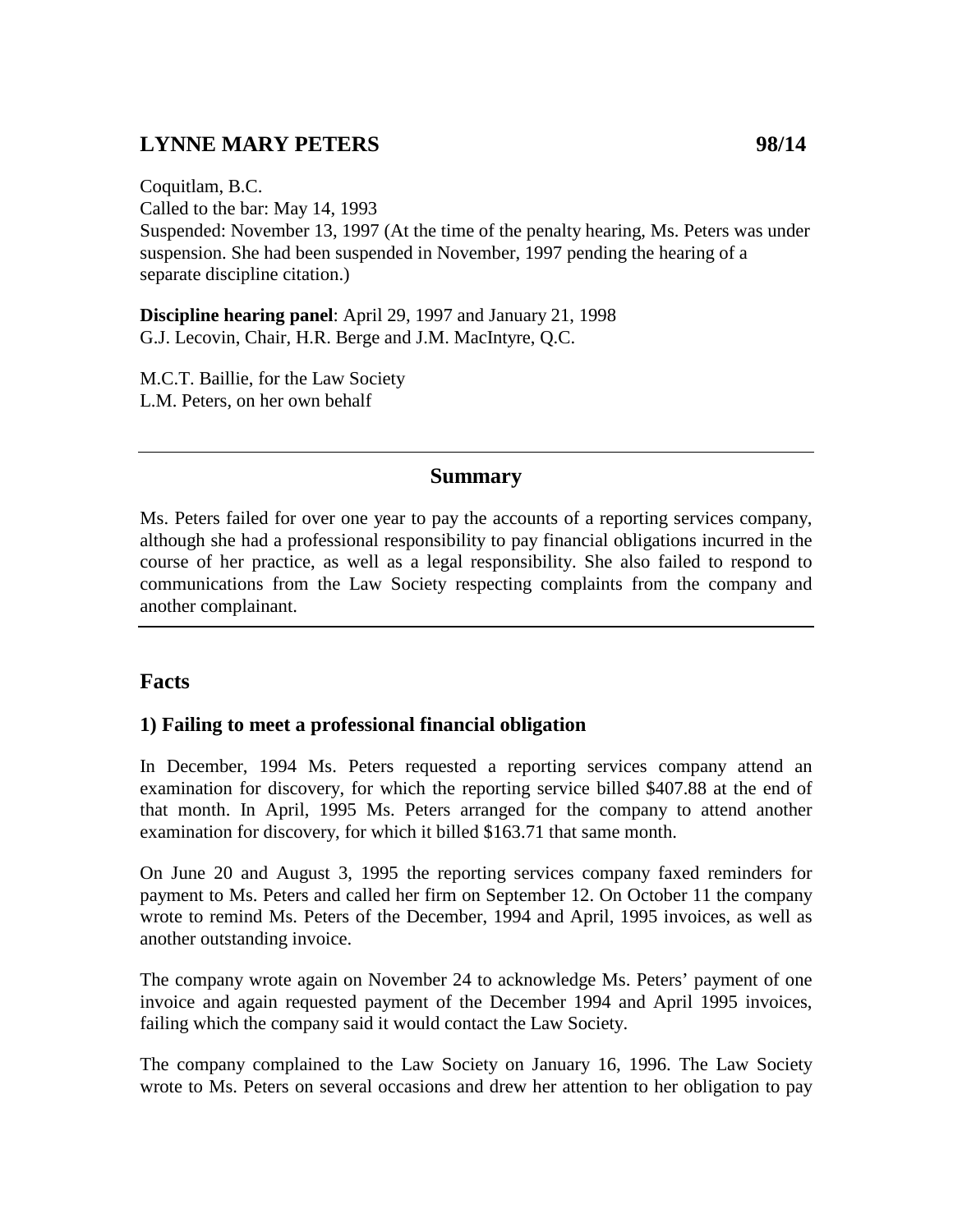financial debts incurred in her practice. Ms. Peters paid the outstanding invoices in April, 1996.

#### **2) Failing to respond to Law Society communications**

#### *Reporting services company complaint*

Law Society staff wrote to Ms. Peters on January 19, 1996 asking for her explanation of the complaint made by the reporting services company. The Society sent reminder letters on February 13, March 5 and March 12.

Ms. Peters wrote to the Society on April 9 to say that she had thought the bills would be paid by another party, but was sorting this problem out and had instructed her bookkeeper to pay the invoices by the end of the week.

On April 12 the Law Society wrote to Ms. Peters for a full explanation of her delay in payment and to request confirmation that the invoices had been paid. The reporting services company advised the Society several days later that Ms. Peters had paid the invoices.

The Society wrote to Ms. Peters on May 9 and again on May 24, setting a deadline of 10 days for her response. After an exchange of telephone messages, Ms. Peters said she was not aware the Society needed more information about the complaint and would respond by June 21. On June 21 she called to say she would reply the following week.

On July 29 the Law Society wrote again to Ms. Peters and set a deadline of five days for her full explanation of the complaint, failing which the complaint and Ms. Peter's failure to respond would be referred to the Discipline Committee. Ms. Peters provided no further response.

#### *Complaint in matrimonial matter*

On May 10, 1996 the Law Society wrote to Ms. Peters to seek her explanation of a complaint made by opposing counsel in a family law proceeding.

Having received no response, Law Society staff telephoned Ms. Peters on June 11. After an exchange of messages, Ms. Peters made contact on June 18. She said she would meet with her client on June 20 and would provide a response on June 21.

On June 21, Ms. Peters left a message with Law Society staff to say she could not respond the next day but would do so on June 24. She did not respond.

On June 26, the Law Society staff left a message for Ms. Peters to call. On July 29 the Society wrote again to Ms. Peters to summarize the communications to date and to request a response to the complaint within five days. Ms. Peters did not respond.